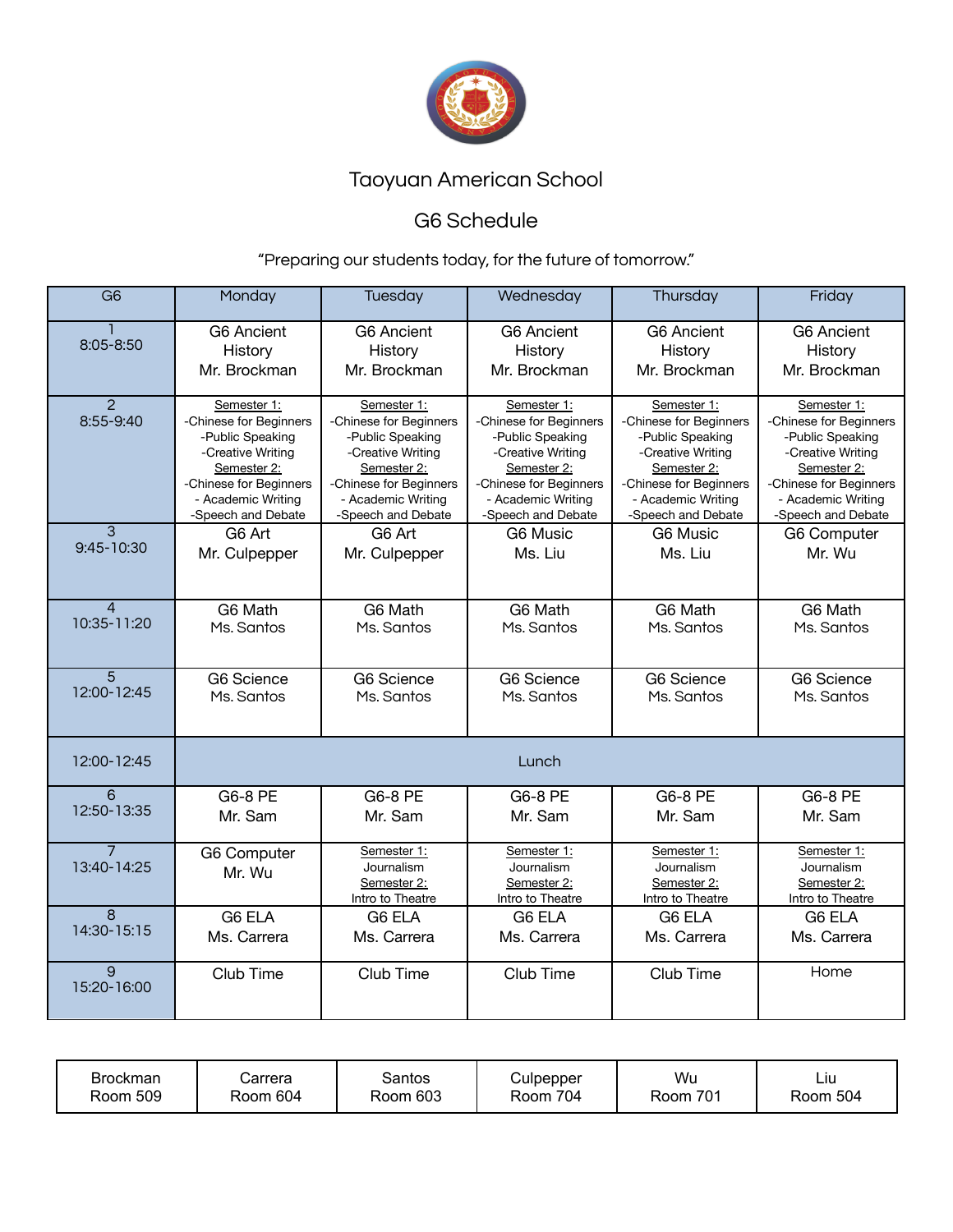

# Taoyuan American School

## G7 Schedule

### "Preparing our students today, for the future of tomorrow."

| $\overline{G7}$               | Monday                                                                                                                                                              | Tuesday                                                                                                                                                             | Wednesday                                                                                                                                                           | Thursday                                                                                                                                                            | Friday                                                                                                                                                              |  |
|-------------------------------|---------------------------------------------------------------------------------------------------------------------------------------------------------------------|---------------------------------------------------------------------------------------------------------------------------------------------------------------------|---------------------------------------------------------------------------------------------------------------------------------------------------------------------|---------------------------------------------------------------------------------------------------------------------------------------------------------------------|---------------------------------------------------------------------------------------------------------------------------------------------------------------------|--|
| 8:05-8:50                     | G7 ELA<br>Ms. Carrera                                                                                                                                               | G7 ELA<br>Ms. Carrera                                                                                                                                               | G7 ELA<br>Ms. Carrera                                                                                                                                               | G7 ELA<br>Ms. Carrera                                                                                                                                               | G7 ELA<br>Ms. Carrera                                                                                                                                               |  |
| $\overline{2}$<br>8:55-9:40   | Semester 1:<br>-Chinese for Beginners<br>-Public Speaking<br>-Creative Writing<br>Semester 2:<br>-Chinese for Beginners<br>- Academic Writing<br>-Speech and Debate | Semester 1:<br>-Chinese for Beginners<br>-Public Speaking<br>-Creative Writing<br>Semester 2:<br>-Chinese for Beginners<br>- Academic Writing<br>-Speech and Debate | Semester 1:<br>-Chinese for Beginners<br>-Public Speaking<br>-Creative Writing<br>Semester 2:<br>-Chinese for Beginners<br>- Academic Writing<br>-Speech and Debate | Semester 1:<br>-Chinese for Beginners<br>-Public Speaking<br>-Creative Writing<br>Semester 2:<br>-Chinese for Beginners<br>- Academic Writing<br>-Speech and Debate | Semester 1:<br>-Chinese for Beginners<br>-Public Speaking<br>-Creative Writing<br>Semester 2:<br>-Chinese for Beginners<br>- Academic Writing<br>-Speech and Debate |  |
| $\overline{3}$<br>9:45-10:30  | G7-8 Computer<br>Mr. Wu                                                                                                                                             | G7-8 Computer<br>Mr. Wu                                                                                                                                             | G7-8 Art<br>Mr. Culpepper                                                                                                                                           | G7-8 Art<br>Mr. Culpepper                                                                                                                                           | G7-8 Music<br>Ms. Liu                                                                                                                                               |  |
| $\overline{4}$<br>10:35-11:20 | G7 Science<br>Mr. Tam                                                                                                                                               | G7 Science<br>Mr. Tam                                                                                                                                               | G7 Science<br>Mr. Tam                                                                                                                                               | G7 Science<br>Mr. Tam                                                                                                                                               | G7 Science<br>Mr. Tam                                                                                                                                               |  |
| $\overline{5}$<br>12:00-12:45 | <b>G7 Medieval</b><br>History<br>Mr. Brockman                                                                                                                       | <b>G7 Medieval</b><br>History<br>Mr. Brockman                                                                                                                       | <b>G7 Medieval</b><br>History<br>Mr. Brockman                                                                                                                       | <b>G7 Medieval</b><br>History<br>Mr. Brockman                                                                                                                       | <b>G7 Medieval</b><br>History<br>Mr. Brockman                                                                                                                       |  |
| 12:00-12:45                   | Lunch                                                                                                                                                               |                                                                                                                                                                     |                                                                                                                                                                     |                                                                                                                                                                     |                                                                                                                                                                     |  |
| 6<br>12:50-13:35              | G6-8 PE<br>Mr. Sam                                                                                                                                                  | G6-8 PE<br>Mr. Sam                                                                                                                                                  | G6-8 PE<br>Mr. Sam                                                                                                                                                  | G6-8 PE<br>Mr. Sam                                                                                                                                                  | G6-8 PE<br>Mr. Sam                                                                                                                                                  |  |
| 13:40-14:25                   | G7-8 Music<br>Ms. Liu                                                                                                                                               | Semester 1:<br>Journalism<br>Semester 2:<br>Intro to Theatre                                                                                                        | Semester 1:<br>Journalism<br>Semester 2:<br>Intro to Theatre                                                                                                        | Semester 1:<br>Journalism<br>Semester 2:<br>Intro to Theatre                                                                                                        | Semester 1:<br>Journalism<br>Semester 2:<br>Intro to Theatre                                                                                                        |  |
| $\overline{8}$<br>14:30-15:15 | G7 Pre-Algebra<br>Ms. Santos                                                                                                                                        | G7 Pre-Algebra<br>Ms. Santos                                                                                                                                        | G7 Pre-Algebra<br>Ms. Santos                                                                                                                                        | G7 Pre-Algebra<br>Ms. Santos                                                                                                                                        | G7 Pre-Algebra<br>Ms. Santos                                                                                                                                        |  |
| $\overline{9}$<br>15:20-16:00 | Club Time                                                                                                                                                           | Club Time                                                                                                                                                           | Club Time                                                                                                                                                           | Club Time                                                                                                                                                           | Home                                                                                                                                                                |  |

| Tam<br>702<br>Room | Brockman<br>Room 509 | Carrera<br>Room 604 | Santos<br>Room 603 | Culpepper<br>Room 704 | Wu<br>701<br>Room | ∟lU⊹<br>Room 504 |
|--------------------|----------------------|---------------------|--------------------|-----------------------|-------------------|------------------|
|--------------------|----------------------|---------------------|--------------------|-----------------------|-------------------|------------------|